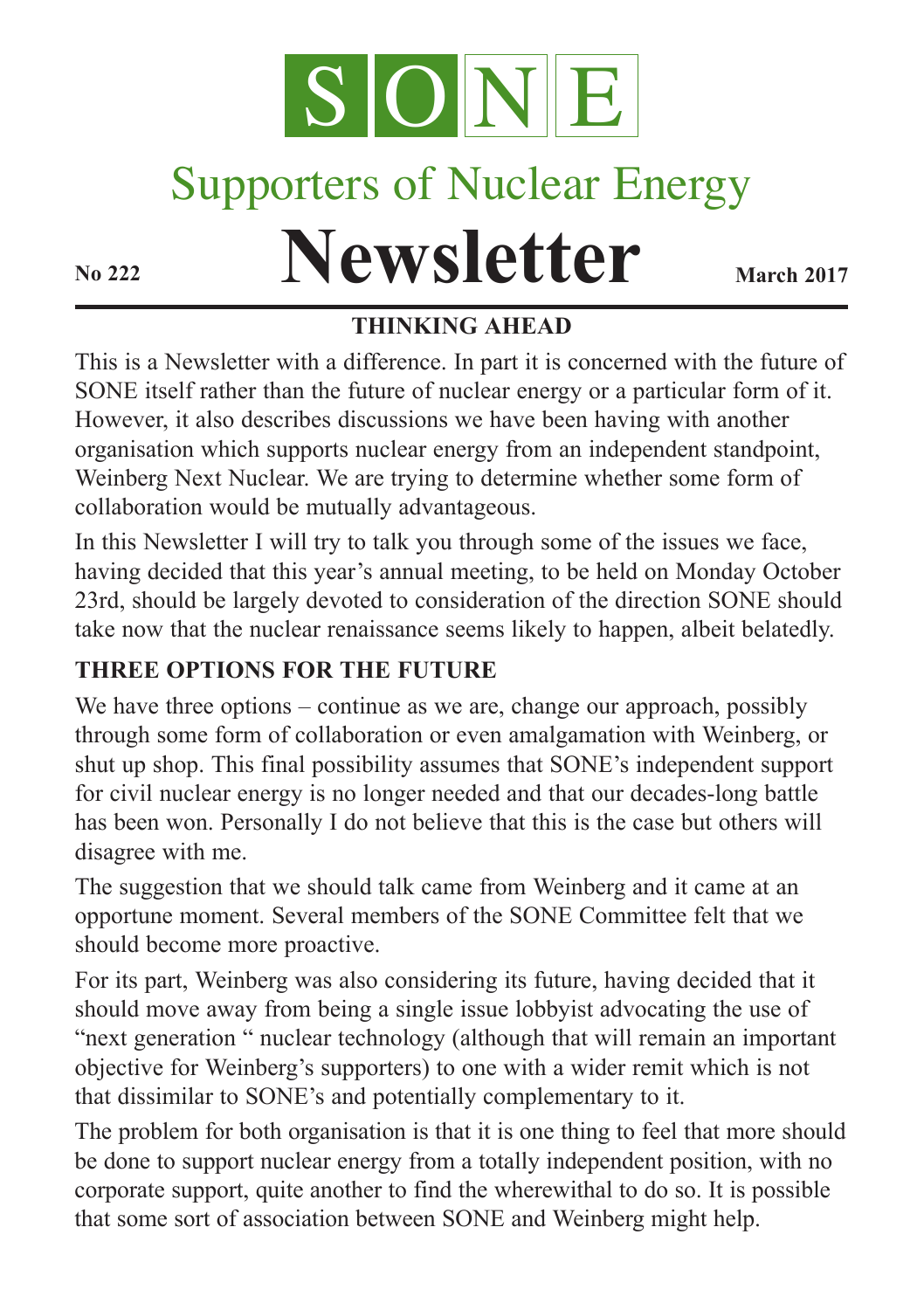#### **WHY WEINBERG?**

Not everyone will be familiar with the name Weinberg or be aware of the objectives of the organisation which bears the name. Weinberg Next Nuclear was co-founded as the Weinberg Foundation in 2011 by Laurence O'Hagan, a physicist by background and the Chairman of Weinberg Next Nuclear, and John Durham, best described as a philanthropic environmentalist.

Their main interest when Weinberg was formed was the promotion of the Molten Salt Reactor and they named the new entity the Alvin Weinberg Foundation as a tribute to the late Dr. Weinberg, a fervent advocate of the molten salt reactor system and an early campaigner opposed to burning fossil fuels which he considered caused climate change. He was also one of the first to warn that a moratorium on the construction of nuclear power stations would inevitably lead to more coal burning stations and huge increases in carbon emissions, which is of course what happened, not least in the UK.

Dr. Weinberg was Director of Oak Ridge National Laboratory in the United States between 1955 and 1973 and the main advocate of Molten Salt Reactor (MSR) development. The Foundation which bears his name advocates advancement of the Liquid Fluoride Thorium Reactor (LFTR) and other MSR technologies.

Work on the MSR technology has been going on since the 1960s and for a time the UK was involved. Then Government funding was withdrawn. The case for its adoption is the belief that it has the potential to provide a generating system which is inherently safe, creates minimal waste and is capable of producing clean electricity for many centuries.

That remains the conviction of its advocates, particularly those in Europe, the United States and China who are now working on it with renewed vigour. However, for the most part they also accept that there is still a lot of work to be done on the technology and that we are probably decades away from any sort of MSR construction programme on a worthwhile scale.

That is important. One of the concerns which SONE committee members have is that making unrealistic promises, not only about the potential of MSR designs but also Small Modular Reactors, nuclear fusion or any other innovation might lead politicians to back off the developed nuclear reactor systems now being built or planned.

SONE's objective is simple: "As an independent body, to secure progress towards ensuring that the UK is firmly committed to having a programme of new nuclear power plants to deliver affordable, reliable and low-carbon electricity to homes and businesses."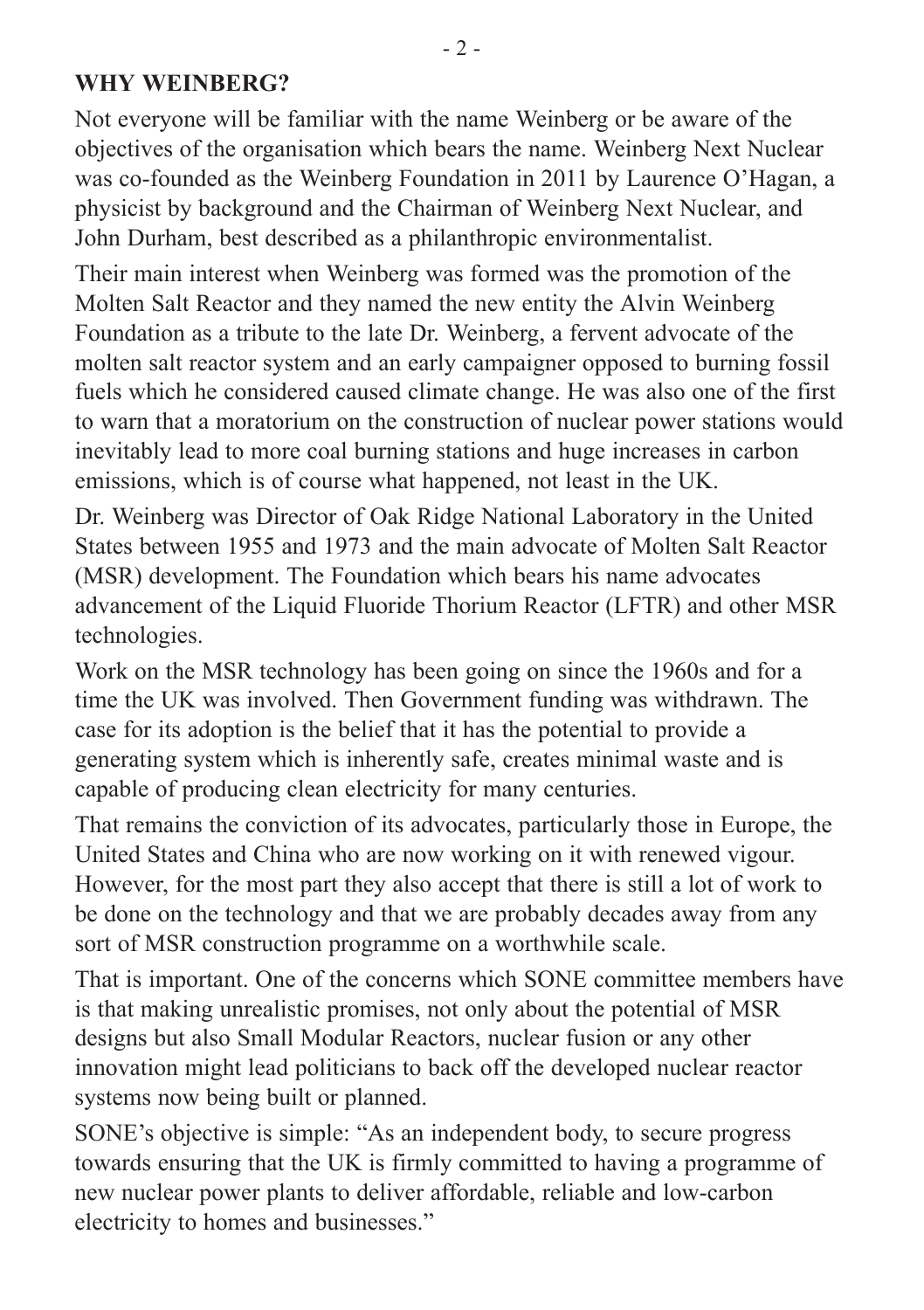Despite setbacks - the latest being Toshiba's financial woes, with the potential to scupper the Moorside project - significant progress has been made towards achieving that goal and it's probably fair to say that most of SONE's committee members "are optimistic that the finishing line is in sight - at least for the next wave of new UK nuclear reactors" as one of those members, Adrian Bull puts it.

Adrian has been one of those most concerned that advocating new and novel nuclear systems should not be allowed to become an excuse for the Government to kick into the long grass what we have under way or planned the new stations at Hinkley Point, Wylfa and Moorside - or provide ammunition for the anti-nuclear campaigners to press for that to happen.

Bearing that in mind, he believes that SONE and Weinberg now have much in common. "Our focus is near term," he says "and theirs further away, but both groups are supportive of all forms of nuclear power generation now and both share the overall objective to secure as much nuclear generation capacity for the UK as possible.

# **TOWARDS A VIBRANT NUCLEAR SECTOR**

"We both recognise that having a vibrant UK nuclear sector, coupled with research programmes into advanced technologies and novel fuel cycles, would be a massive step forward and would have huge value in terms of attracting talented young people into the sector, boosting the UK's credibility as a top table nuclear nation and promoting international collaboration.

"Accordingly, we have agreed to enter into an information-sharing collaboration with Weinberg with a view to raising awareness of each other's activities, avoiding duplication and supporting one another's work where we can<sup>"</sup>

There are fundamental differences between the two organisations, however. SONE, incorporated on June 1st 1998, has more than 200 paying members, 92 of them Life Members, who have each paid £125 (much of it long spent) and 112 Annual Members who pay £25 a year as an annual subscription. It also receives generous support from occasional appeals to its members, who appreciate the independent nature of what it tries to achieve.

# **NEXT JUNE IS DECISION TIME**

An appeal last year raised £9,000 and this will enable SONE to continue to operate until June next year. By then, if we continue as we are, we will have to make another appeal for funds to members or change our subscription rates which are, I submit, very low.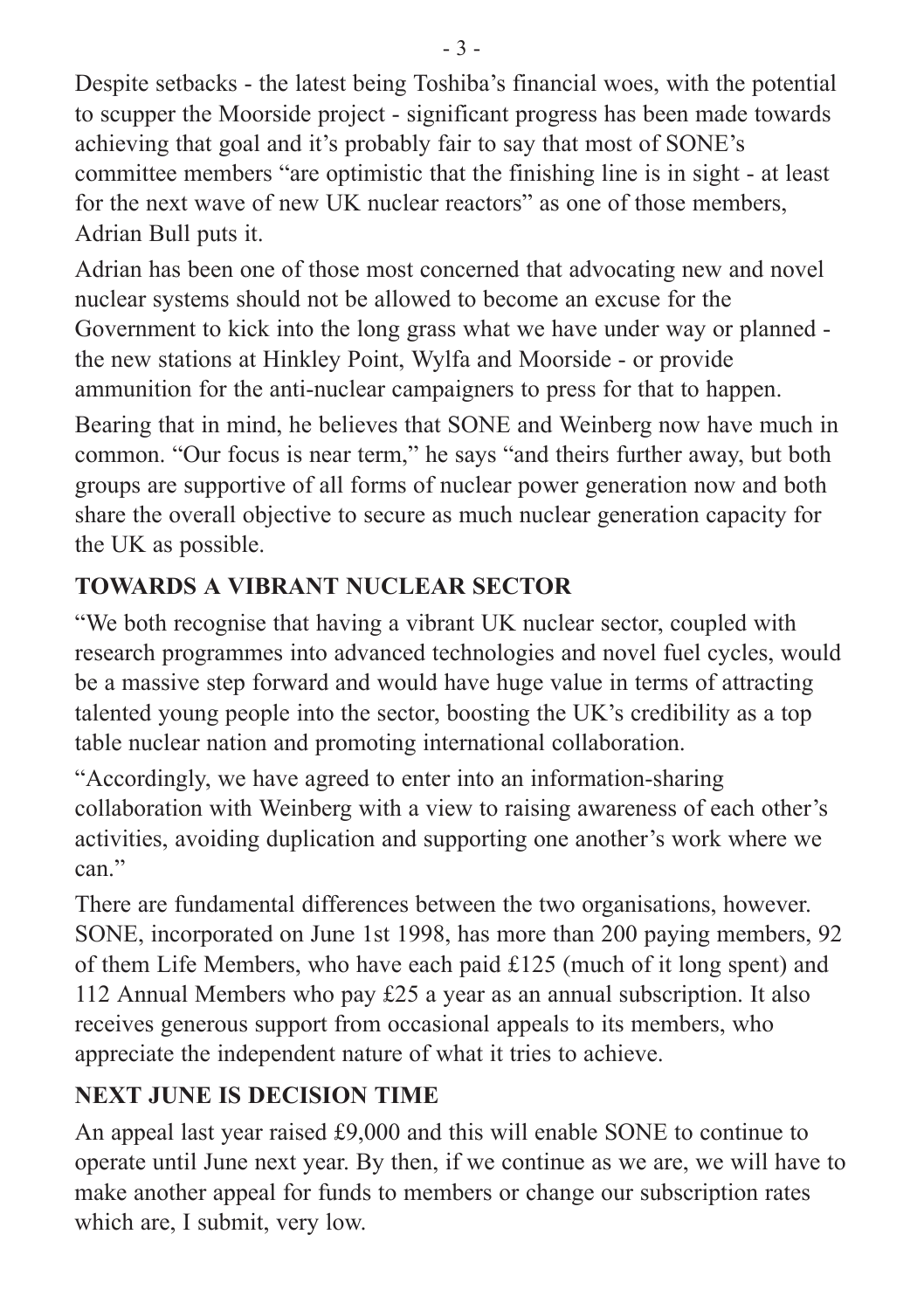The breakdown of SONE's expenditure is in the accounts published annually. In brief, we have no paid officers and no office of our own. Our costs are mainly the normal administrative costs, together with the cost of printing and distributing the monthly Newsletter to members who cannot receive it by email because they do not receive the service or do not wish to do so. We also have to meet the cost of managing the website, which a small team led by Adrian Bull has just brought up to date, cutting costs.

SONE used to receive a contribution of £5,000 a year towards its costs from the Nuclear Industry Association, which represents 260 companies, including some which might consider themselves in competition with nuclear energy, and Weinberg also received support from the NIA. This was withdrawn from both organisations last year, with no explanation. The decision to do so is clearly the prerogative of the NIA but the lack of any notice or explanation of the decision was disappointing but probably not too surprising.

The NIA, originally a nuclear industry trade association, the British Nuclear Forum, (of which I was once Chairman) now "takes an all-energy view and supports the development of a balanced low-carbon energy mix for the UK involving renewables, clean coal, gas and energy efficiency, with stably-priced low carbon nuclear at the centre."

#### **THIS IS WEINBERG**

Weinberg, founded in 2011, is a truly independent supporter of nuclear energy, like SONE. It is, however, structured very differently to SONE. It has no members for a start and is a charity, which among other things means that it relies entirely on funding from donations by its supporters. It currently receives core funding through a grant from the Weinberg Foundation.

Laurence O'Hagan is Chairman of Weinberg's Board of Trustees. John Durham, is also a Trustee, as is Baroness Worthington, a Labour life peer with a particular interest in the environment and climate change.

Weinberg has three officers at present, employed on a fairly limited part-time basis, the best known being its Director, Stephen Tindale, who is a former Executive Director of Greenpeace UK. Stephen spent two decades campaigning against nuclear power before deciding that it is a necessary part of the solution to climate change, alongside energy efficiency, renewables and carbon capture and storage.

Weinberg's Policy Officer is Suzanna Hinson, who joined Weinberg two years ago, having previously worked at the Centre of European Reform and for Climate Answers. She has been leading Weinberg's work on what public policies are needed to get advanced nuclear power off the ground.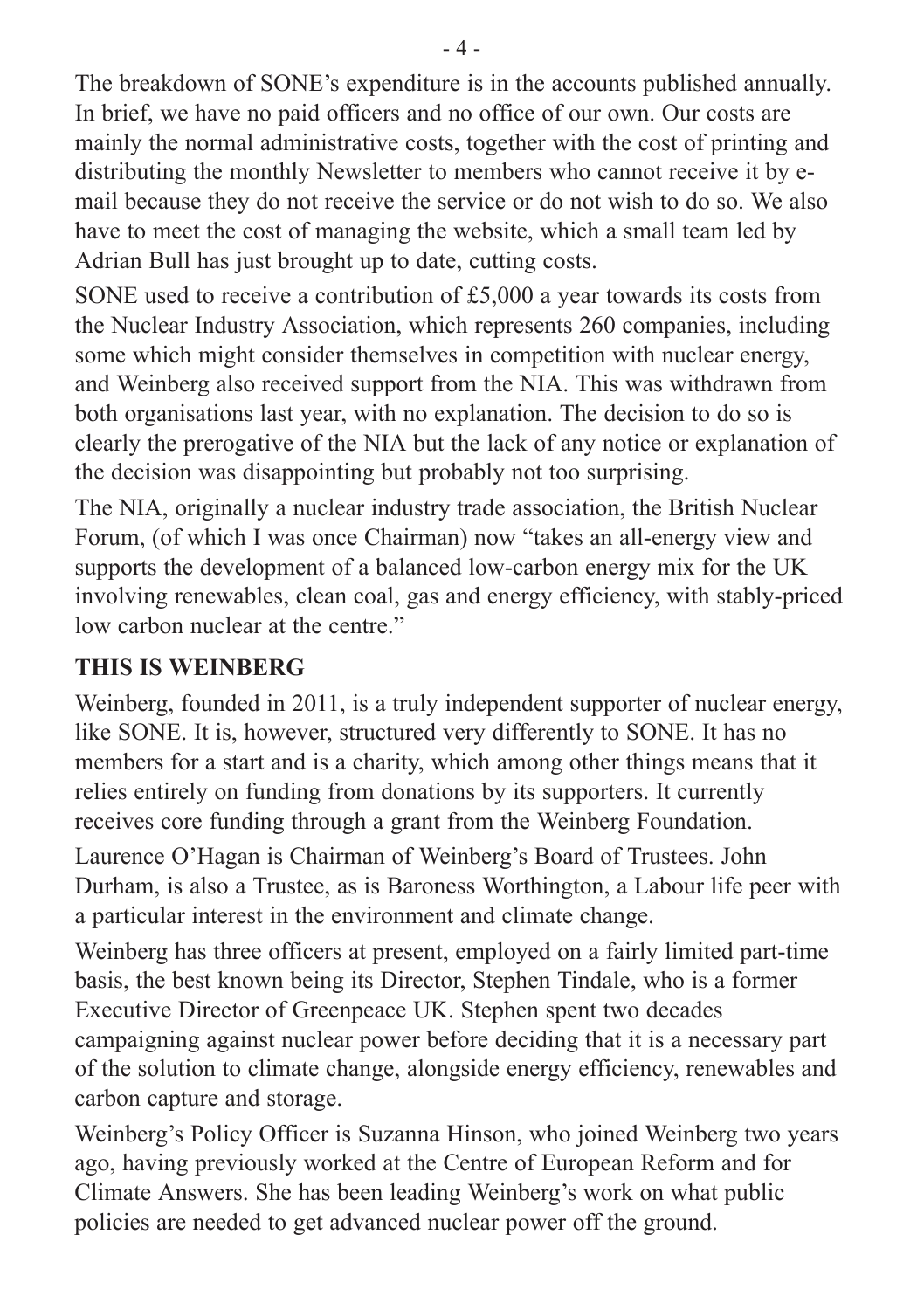#### **THE DRIVING FORCES**

John Lindberg is Weinberg's Technology Officer. A young man in his early 20s, he has an impressive knowledge of the world-wide nuclear industry and has a First in Politics from Glasgow University, having specialised in the effect which fear politics have had on nuclear power. He has broad parliamentary and technical experience and, in my view, is an excellent communicator.

Before joining Weinberg last year he worked as policy adviser to Sir James McGrigor MSP, the Conservative spokesperson on the environment, Europe and external affairs in the Scottish Parliament and was a research intern with the Conservative Chief Whip and Energy spokesperson in the European parliament.

#### **THE DRIVING FORCES**

John recently became a member of SONE and. alongside Professor Wade Allison, a new member of SONE's Executive and a recently appointed Patron of Weinberg, he is the driving force behind the attempt to bring some form of association with SONE into being.

Wade is the author of two well-received books on nuclear energy, "Radiation and Reason: The Impact of Science on a Culture of Fear" and "Nuclear Is For Life: A Cultural Revolution" as many of you will know. He is a leading authority on medical physics, especially the effect of radiation on life.

His work has attracted considerable attention around the world, especially following the accident at Fukushima Daiichi in 2011. Since then Professor Allison has been to Japan several times to lecture and to visit teachers, community leaders, doctors and evacuees in the region affected by the accident, a tsunami rather than nuclear disaster.

As Wade said when his appointment as a Patron of Weinberg was announced: "Fukushima showed that radiation is no threat to life - the need for a carbonfree economy should be satisfied by nuclear power. We need a radical change to the way we approach nuclear power, not only in regard to technology, but to the broader cultural aspects. Nothing short of a paradigm shift will be needed. Weinberg Next Nuclear can play a key role as catalyst for change."

Stephen Tindale was clearly delighted that Professor Allison had agreed to become a Patron of Weinberg. "Public opposition to nuclear energy on the basis of exaggerated and unscientific fear of radioactivity is a significant barrier to nuclear progress," he said.

"The world needs more nuclear energy and addressing the fear factor is a major part of nuclear advocacy. So I am delighted to welcome Wade as a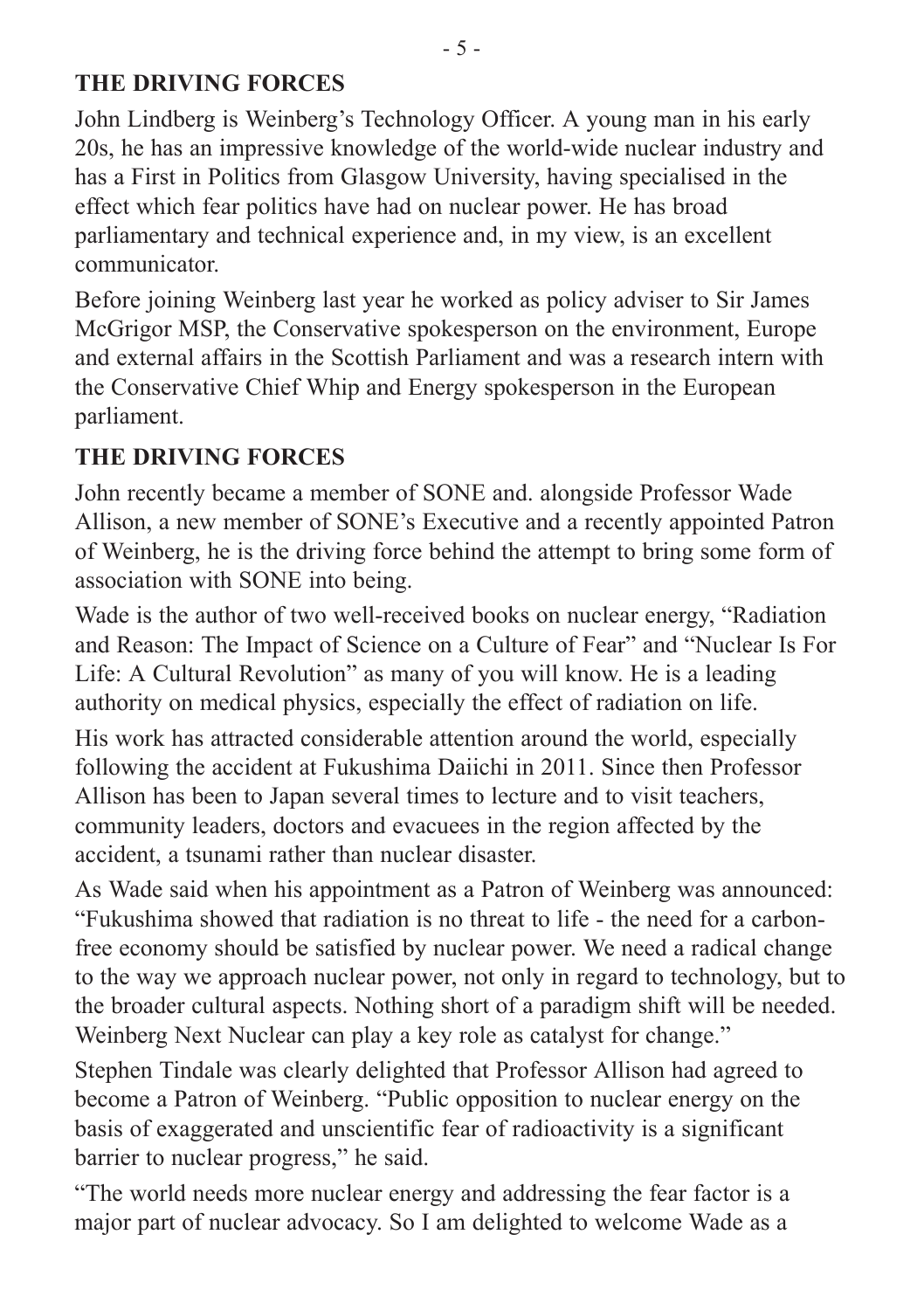Patron. Wade has immense scientific knowledge and is also extremely well versed in the need for new public communication on nuclear."

### **WEINBERG'S CURRENT ACTIVITIES**

For a relatively new organisation Weinberg has certainly had its successes. It has been featured in many publications and provided speakers for events around the world. It publishes policy papers, it has a popular blog and uses its newsletter to spread the word about the progress of nuclear globally as, indeed, SONE does.

Among other things, Weinberg supported the creation of the world's first group of legislators dedicated to advanced nuclear energy, the All-Party Group on Thorium Energy. It is in the process of reconvening the group under the more general title of Advanced Nuclear Power.

John Lindberg and Wade Allison recently began to make contact with MPs with an interest in nuclear energy. They also intend to distribute Wade's books to MPs and selected members of the House of Lords and these may also become source documents for their researchers. Both John and Wade have contacts with scientists, politicians, environmentalists, journalists and other opinion formers world-wide.

Next month John will be attending a meeting of an organisation called Environmental Progress, which is led by Michael Shellenberger, an American author and environmental policy expert, at that organisation's invitation. Environmental Progress, which is based in California, is another environmentalist group which came to change its mind about nuclear energy.

As it says: "We used to believe solar and wind could solve climate change and end poverty. After learning the history of environmental progress we changed our minds.

"The greatest threat to the climate today comes from the decline of clean energy as a share of electricity globally. Environmental Progress is working with scientists around the world to defend our largest source of clean energy nuclear power."

Environmental Progress describes itself as "an independent organisation building a grassroots movement and thus does not accept funding from any corporate energy interests and does not invest its resources in energy companies." That seems to me to mirror the position of both Weinberg New Nuclear and SONE.

Professor Allison is a prominent member of the Society for Accurate Radiation Information (SARI) which submitted an international letter to the head of the US Environmental Protection Agency entitled "Establishing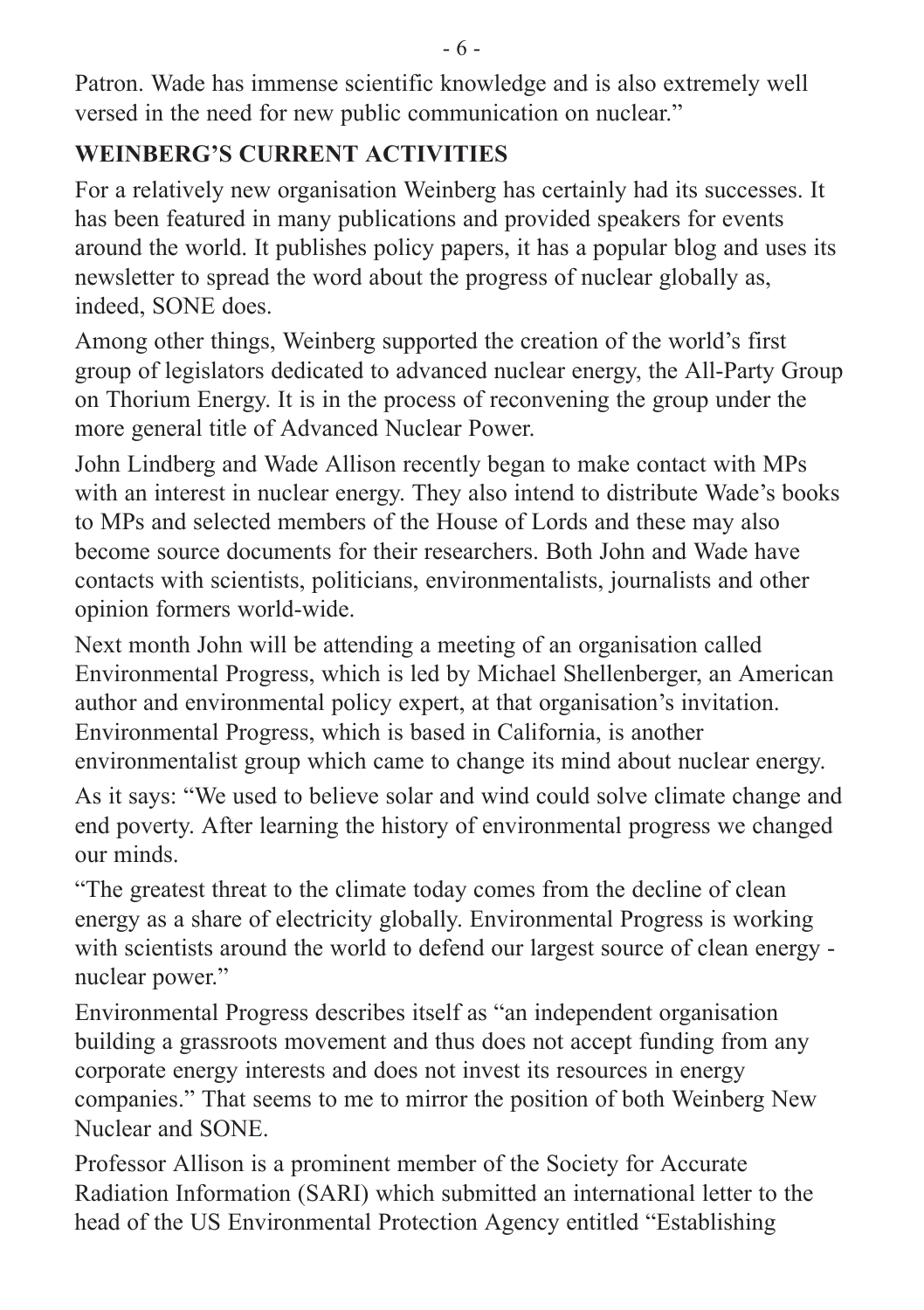Scientific Bases for Risk-Based Radiation Regulation." SARI members from the US, New Zealand, Poland, Canada, Germany and Japan as well as the UK signed the letter.

Wade has accepted an invitation make a contribution to the Joint American Nuclear Society/Health Physics Society conference on the biological effects of radiation next year.

I know that some members of SONE believe that it is well nigh impossible to get ingrained regulatory regimes changed but it seems to me that Wade's campaign, with a growing number of other scientists, to get the Linear No Threshold (LNT) approach to radiation protection scrapped and the As Low As Reasonably Achievable principle at least reviewed is gaining ground. More power to Wade's elbow say I!

## **OBJECTIVES OF COLLABORATION**

I asked Wade Allison and John Lindberg to set out their ideas on what the objective of a collaboration between SONE and Weinberg should be for a recent meeting of the SONE executive, bearing in mind that they have affiliations with both organisations. Here they are:

- \* To promote the advantages of nuclear power to society, young and old, at home and abroad, particularly where the UK can benefit or contribute leadership.
- \* To explain in terms accessible to the public why exposure to radiation is almost harmless, as is readily accepted for moderate exposure in a medical context.
- \* To advocate reforms of regulatory regimes, internationally and in the UK, that currently appease public fear but penalise nuclear power at great expense and without benefit.
- \* To encourage the study of the choices offered by Generation IV reactors and nuclear fusion.

# **PROACTIVE PLANS, NATIONAL AND INTERNATIONAL**

- 1. Initiatives to speak with civil servants, select committees and politicians in general
- 2. Initiatives to engage with civil society, including op-ed pieces in leading UK newspapers.
- 3. To present the case for regulations which are based on more than 50 years of practical experience rather than relying on the most pessimistic interpretation of conflicting scientific opinions.